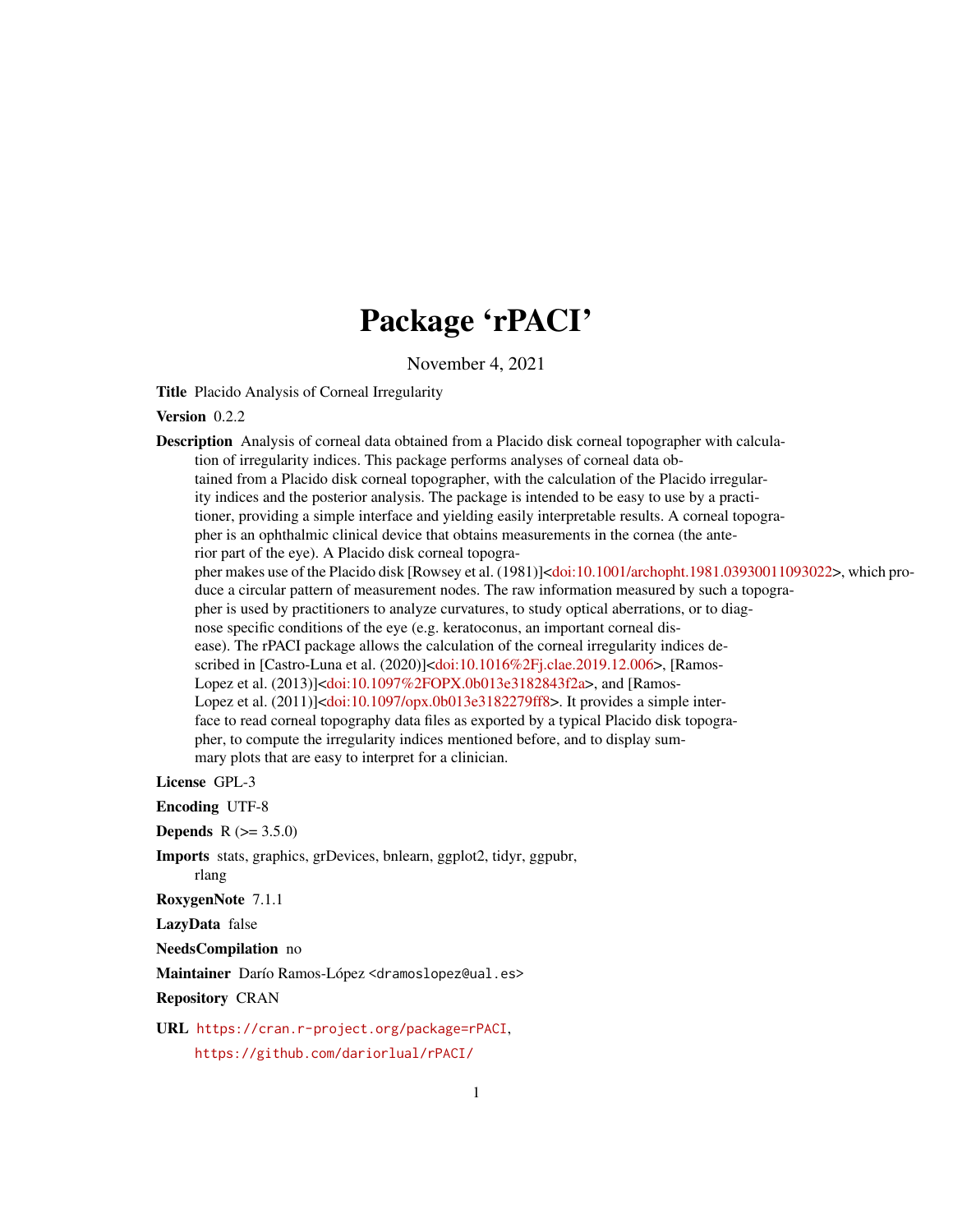# <span id="page-1-0"></span>BugReports <https://github.com/dariorlual/rPACI/issues>

Date/Publication 2021-11-04 00:10:07 UTC

Suggests knitr, rmarkdown

VignetteBuilder knitr

Author Darío Ramos-López [aut, cre] (<<https://orcid.org/0000-0002-6127-6559>>), Ana D. Maldonado [aut] (<<https://orcid.org/0000-0001-8253-2526>>)

# R topics documented:

| Index | 19 |
|-------|----|

analyzeDataset *Analysis of a single corneal topography dataset*

#### Description

Analyze a corneal topography dataset (a data.frame in the rPACI format). This function combines the two operations of functions [computePlacidoIndices](#page-5-1) and [plotSingleCornea.](#page-7-1) It assumes a valid rPACI data.set is already available on memory.

# Usage

```
analyzeDataset(dataset, drawplot = TRUE)
```
# Arguments

| dataset  | A corneal topography dataset, loaded from a file using the function readFile,<br>simulated using simulateData, or by other ways (as long as it meets the dataset<br>requirements). |
|----------|------------------------------------------------------------------------------------------------------------------------------------------------------------------------------------|
| drawplot | An optional parameter indicating whether a plot of results should be displayed<br>or not (by default, TRUE).                                                                       |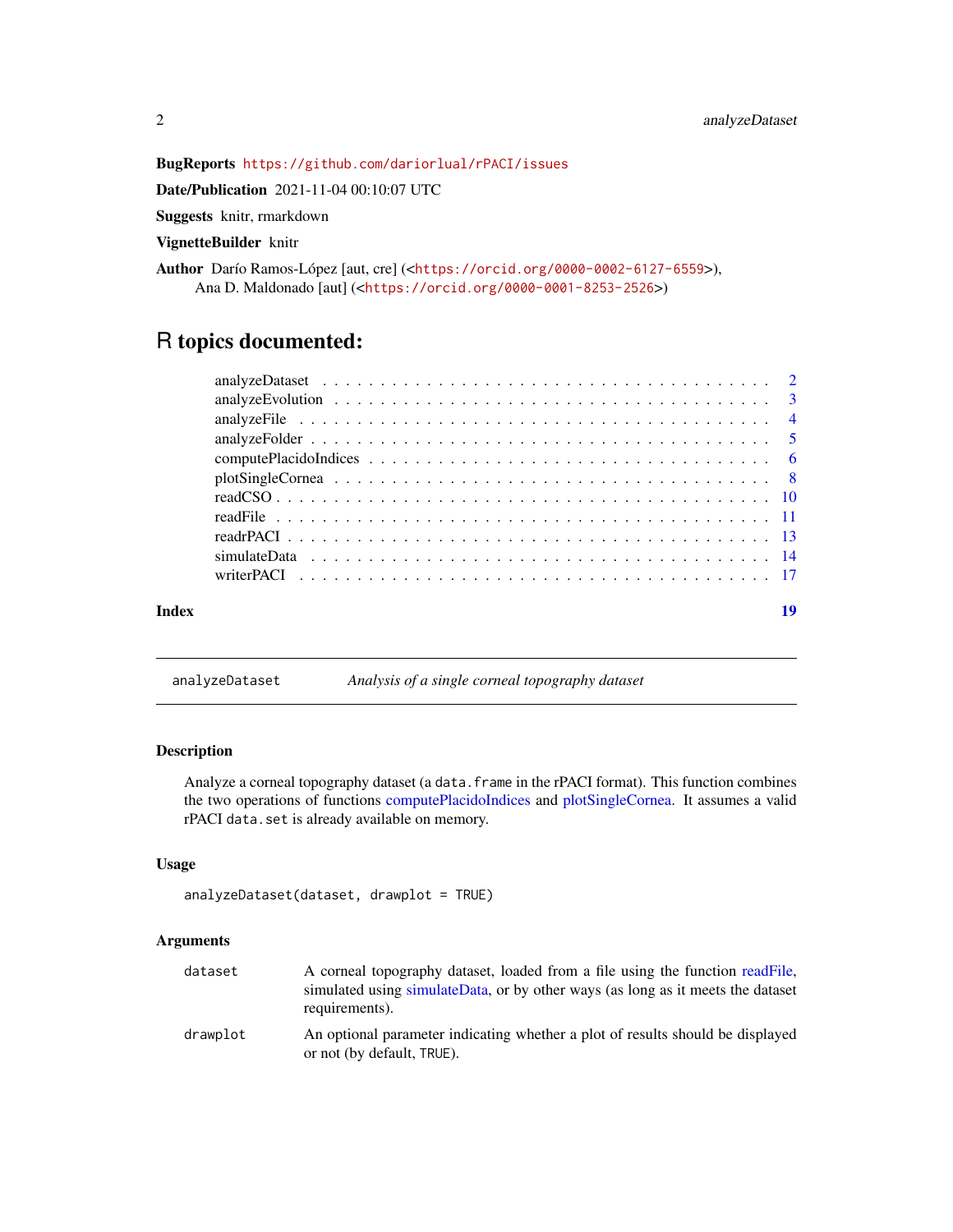# <span id="page-2-0"></span>analyzeEvolution 3

# Details

The dataset is checked to verify it matches the rPACI format: it must contain 3 columns: x, y (with the X and Y Cartesian coordinates of data points) and ring index (1, 2, ...). The ring index column must contain positive integer numbers. The dataset must not contain NA values. Finally, all the rings must contain the same number of data points.

More details about supported file formats can be found in [vignette\("topographersDataFormat",](../doc/topographersDataFormat.html) [package = "rPACI"\)](../doc/topographersDataFormat.html), and about using rPACI in [vignette\("packageUsage", package = "rPACI"\)](../doc/packageUsage.html).

#### Examples

```
# Generate a sample dataset
dataset = simulateData(rings = 15, ringRadiiPerturbation = 0.7)
# Analyze this dataset:
analyzeDataset(dataset)
```
analyzeEvolution *Analysis of repeated measures of the same patient over time*

#### Description

Analyze the evolution of a patient over time. This function returns the Placido irregularity indices per time step and two temporal plots.

#### Usage

analyzeEvolution(data, fileExtension = "txt")

# Arguments

| data          | Either 1) the path of a folder that contains corneal topography files, as exported                                                                                                                                     |
|---------------|------------------------------------------------------------------------------------------------------------------------------------------------------------------------------------------------------------------------|
|               | by Placido disks corneal topographers, or 2) a list containing properly formatted                                                                                                                                      |
|               | data (loaded from a file using the function readFile, simulated using simulate-<br>Data, or by other ways, as long as it meets the dataset requirements).                                                              |
| fileExtension | If data is a path, specify the file extension of the corneal topography files in the<br>folder. It assumes all files with the given extension are corneal topography files<br>of a single patient (by default, "txt"). |

#### Details

If the data are loaded from a folder, it will assume that the temporal arrangement is the alphabetical order of the filenames. Therefore, it is advised to use proper file names, for instance using this date format: 'YYYY-MM-DD.txt'.

Moreover, the folder should contain data measures of just one patient, since the function will read all the files (with the given extension) of the specified folder. On the other hand, if the data are stored in a list, it will be assumed that the temporal order corresponds with the index of the dataset in the list.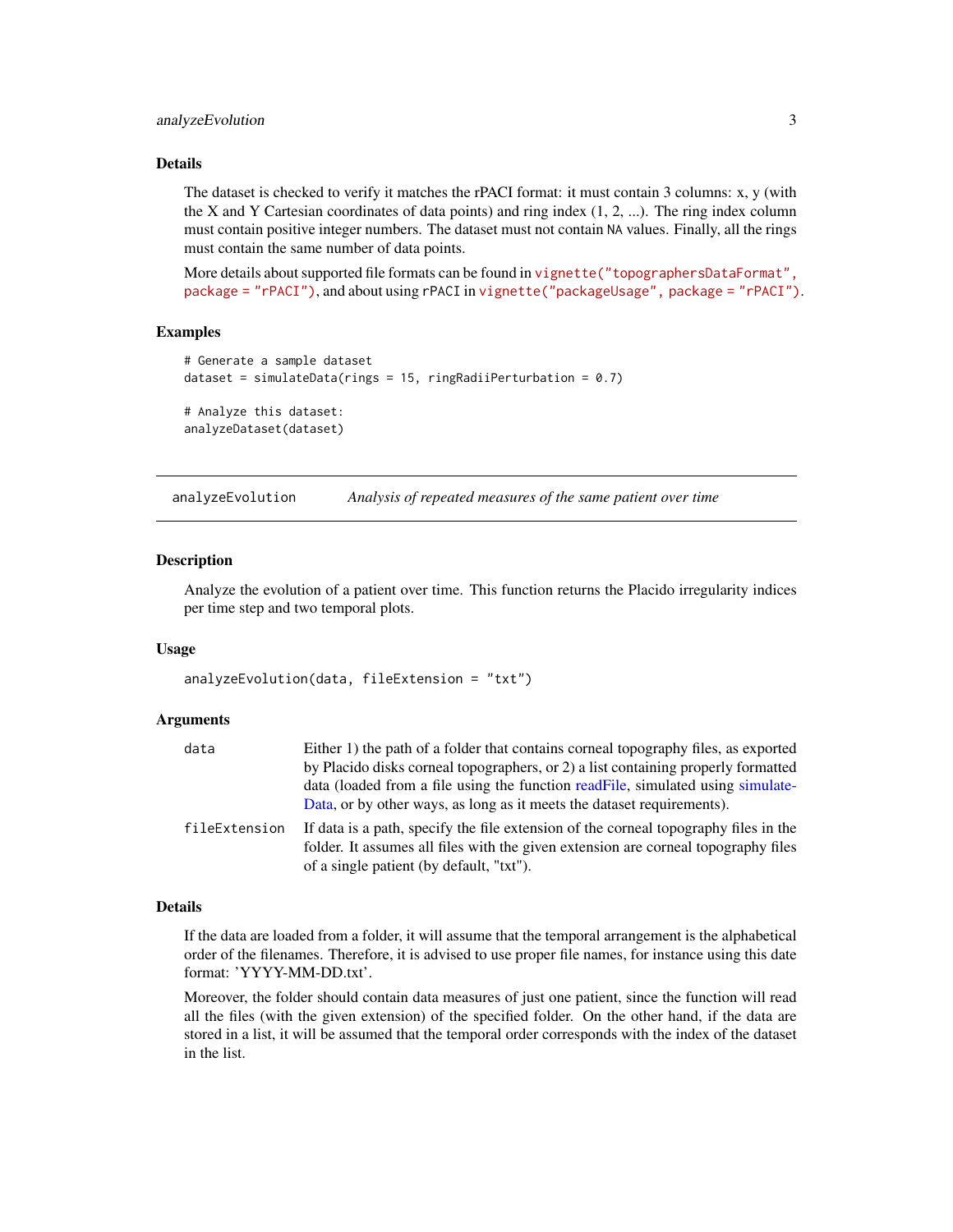<span id="page-3-0"></span>More details about supported file formats can be found in [vignette\("topographersDataFormat",](../doc/topographersDataFormat.html) [package = "rPACI"\)](../doc/topographersDataFormat.html), and about using rPACI in [vignette\("packageUsage", package = "rPACI"\)](../doc/packageUsage.html).

#### Examples

```
# EXAMPLE 1
# Simulate the patient's measures over time
dataT1 = simulateData(rings = 12, maximumMireDisplacement = 0.15, mireDisplacementAngle = 10)
dataT2 = simulateData(rings = 12, maximumMireDisplacement = 0.15, mireDisplacementAngle = 45)
dataT3 = simulateData(rings = 12, maximumMireDisplacement = 0.2, mireDisplacementAngle = 50)
# Create a list containing the data
data = list(
dataT1 = dataT1,
dataT2 = dataT2,
dataT3 = dataT3)
# Analyze the data over time
analyzeEvolution(data)
# EXAMPLE 2
# Specify a folder path to analyze a patient's evolution over time
analyzeEvolution(system.file("extdata/evolution/", package="rPACI"))
```
<span id="page-3-1"></span>analyzeFile *Analysis of a single corneal topography file*

### **Description**

Analyze a corneal topography file. This function combines together the three operations performed by the functions [readFile,](#page-10-1) [computePlacidoIndices,](#page-5-1) and [plotSingleCornea.](#page-7-1) The result is a data. frame in the same format given by [computePlacidoIndices.](#page-5-1)

More details about supported file formats can be found in vignette ("topographersDataFormat", [package = "rPACI"\)](../doc/topographersDataFormat.html), and about using rPACI in [vignette\("packageUsage", package = "rPACI"\)](../doc/packageUsage.html).

#### Usage

```
analyzeFile(path, drawplot = TRUE)
```
#### Arguments

| path     | A corneal topography file, as exported by a Placido disk corneal topographer.  |
|----------|--------------------------------------------------------------------------------|
| drawplot | An optional parameter indicating whether a plot of results should be displayed |
|          | or not (by default, TRUE).                                                     |

# Value

A data.frame containing the Placido irregularity indices as well as the diagnose, with a single row and columns: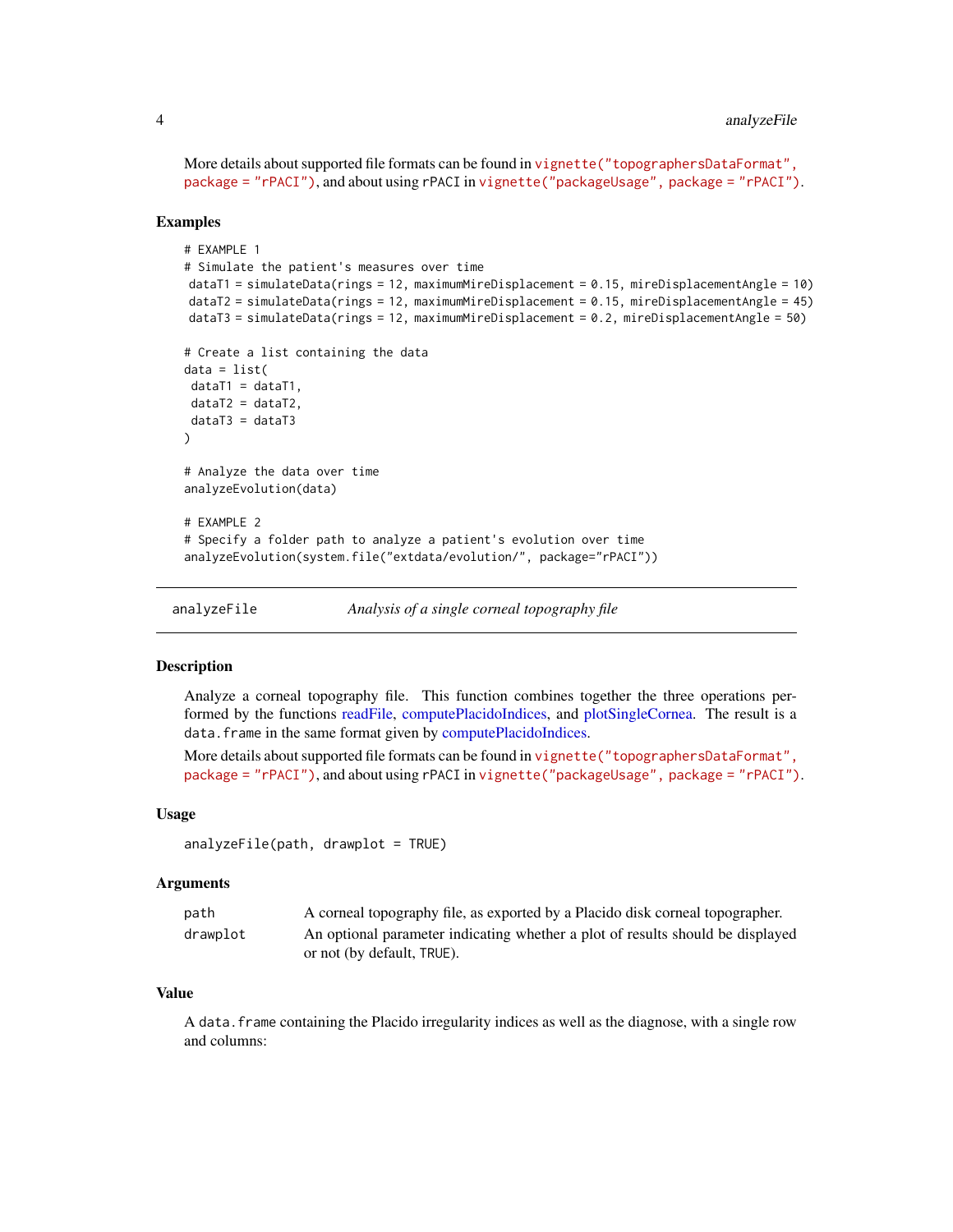# <span id="page-4-0"></span>analyzeFolder 5

| Diagnose | A text label indicating the diagnose, according to the value of GLPI |
|----------|----------------------------------------------------------------------|
| NBI      | The value of NBI index (in the range 0-100).                         |
| GLPI     | The value of GLPI index (in the range 0-100).                        |
| $PI_1$   | The value of $PI_1$ index (usually in the range 0-150).              |
| $PI_2$   | The value of PI 2 index (usually in the range $0-150$ ).             |
| $PI_3$   | The value of $PI_3$ index (usually in the range 0-150).              |
| SL.      | The value of SL index (usually in the range 0-150).                  |
| $AR_1$   | The value of $AR_1$ index (usually in the range 0-150).              |
| $AR_2$   | The value of $AR_2$ index (usually in the range 0-150).              |
| $AR_3$   | The value of $AR_3$ index (usually in the range 0-150).              |
| $AR_4$   | The value of $AR_4$ index (usually in the range 0-150).              |
| $AR_5$   | The value of $AR_5$ index (usually in the range 0-150).              |

# Examples

# Read the file, compute the indices and show results in one step with: results = analyzeFile(system.file("extdata","N01.txt", package="rPACI"))

```
# The previous command is equivalent to:
dataset = readFile(system.file("extdata","N01.txt", package="rPACI"))
results = computePlacidoIndices(dataset)
# If drawplot=TRUE, then it also performs:
plotSingleCornea(dataset, results)
```
analyzeFolder *Analysis of all corneal topography files in a folder*

### Description

This function analyzes all corneal topography files that are stored in a common folder. It is equivalent to use [analyzeFile](#page-3-1) on each file in the folder, and then binding the results.

#### Usage

```
analyzeFolder(
  path,
  fileExtension = "txt",
  individualPlots = FALSE,
  summaryPlot = FALSE
)
```
#### Arguments

| path          | The path of a folder which contains corneal topography files, as exported by         |
|---------------|--------------------------------------------------------------------------------------|
|               | Placido disks corneal topographers.                                                  |
| fileExtension | The file extension of the corneal topography files in the folder ("txt" by default). |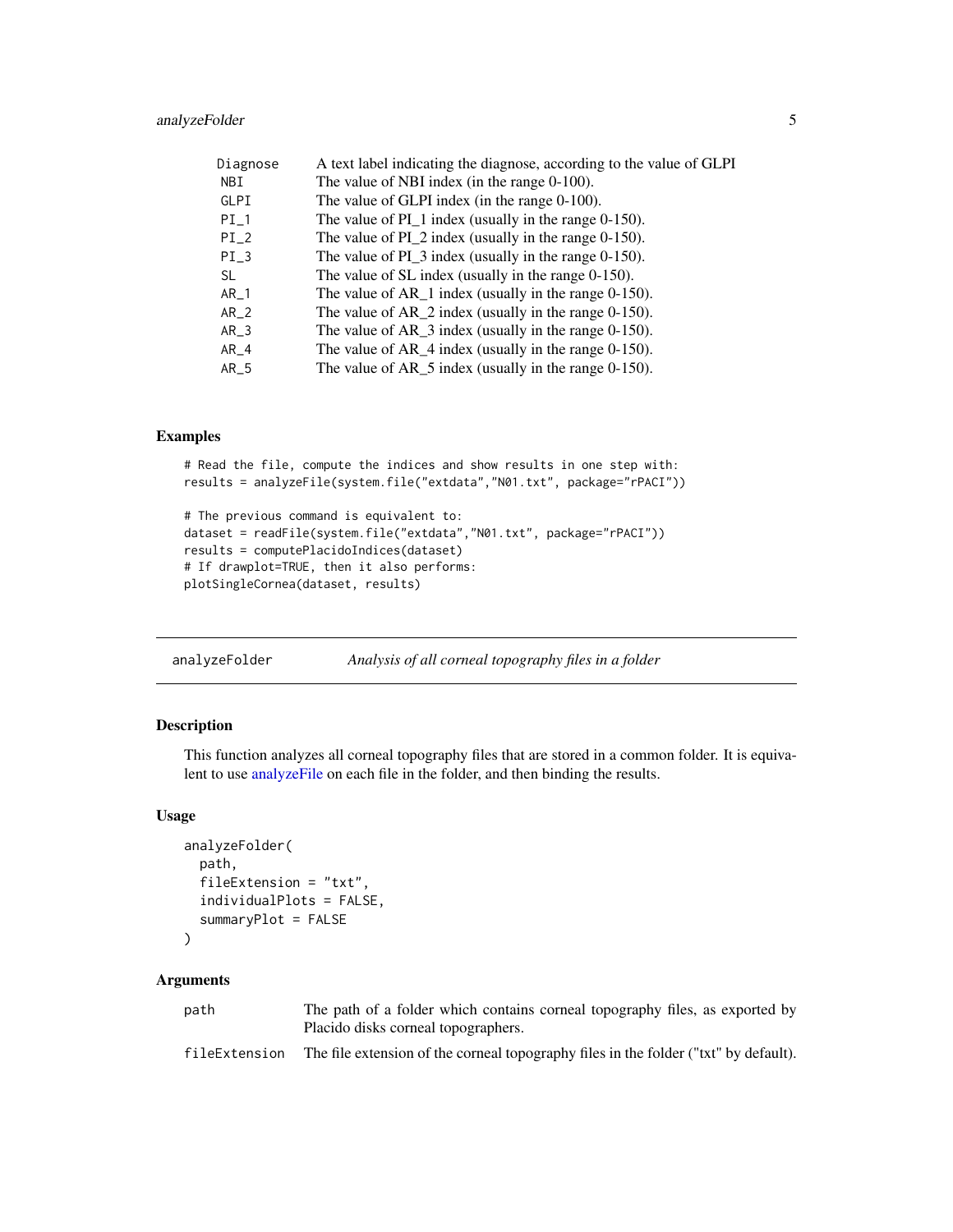<span id="page-5-0"></span>

| individualPlots |                                                                                                                            |
|-----------------|----------------------------------------------------------------------------------------------------------------------------|
|                 | An optional logical parameter (by default, FALSE) indicating whether the plot<br>for each file should be displayed or not. |
| summaryPlot     | An optional logical parameter (by default, FALSE) indicating whether a sum-<br>mary plot should be displayed or not.       |

# Details

This function assumes all files in the folder that have the extension given by the argument fileExtension ("txt", by default) are corneal topography files and are to be processed. The result is a data.frame in the same format yield by [computePlacidoIndices](#page-5-1) or [analyzeFile,](#page-3-1) but with as many rows as matching files were found in the folder.

More details about supported file formats can be found in [vignette\("topographersDataFormat",](../doc/topographersDataFormat.html) [package = "rPACI"\)](../doc/topographersDataFormat.html), and about using rPACI in [vignette\("packageUsage", package = "rPACI"\)](../doc/packageUsage.html).

#### Value

A data.frame containing the Placido irregularity indices as well as the diagnose, with as many rows as data files in the folder, and columns:

| Diagnose   | A text label indicating the diagnose, according to the value of GLPI |
|------------|----------------------------------------------------------------------|
| <b>NBI</b> | The value of NBI index (in the range 0-100).                         |
| GLPI       | The value of GLPI index (in the range $0-100$ ).                     |
| $PI_1$     | The value of $PI_1$ index (usually in the range 0-150).              |
| $PI_2$     | The value of $PI_2$ index (usually in the range 0-150).              |
| $PI_3$     | The value of $PI_3$ index (usually in the range 0-150).              |
| SL.        | The value of SL index (usually in the range 0-150).                  |
| $AR_1$     | The value of $AR_1$ index (usually in the range 0-150).              |
| $AR_2$     | The value of $AR_2$ index (usually in the range 0-150).              |
| $AR_3$     | The value of $AR_3$ index (usually in the range 0-150).              |
| $AR_4$     | The value of $AR_4$ index (usually in the range 0-150).              |
| $AR_5$     | The value of $AR_5$ index (usually in the range 0-150).              |
|            |                                                                      |

# Examples

# This analyzes together all the corneal topography example files included in rPACI: ## Not run: analyzeFolder(system.file("extdata",package="rPACI"))

## End(Not run)

<span id="page-5-1"></span>computePlacidoIndices *Compute the Placido irregularity indices of a corneal dataset*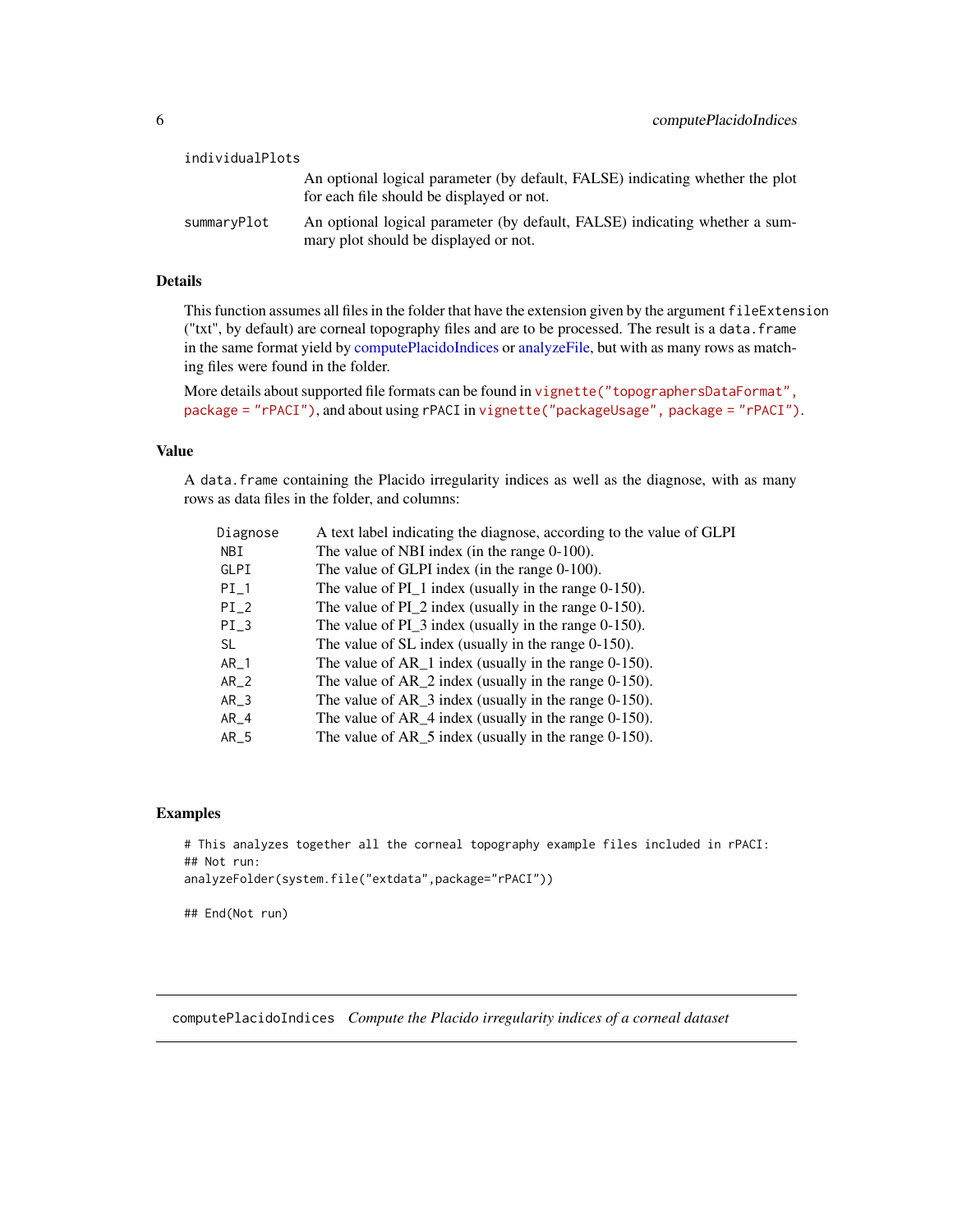<span id="page-6-0"></span>This function computes a set of indices or metrics from a data.frame which contains points measured from the cornea. The dataset may have been obtained reading from a corneal topography file with [readFile](#page-10-1) or simulated with [simulateData.](#page-13-1) These indices allow to discriminate between normal and irregular corneas. For more information on the indices and their precise mathematical definitions, see [vignette\("indicesDefinition", package = "rPACI"\)](../doc/indicesDefinition.html) or the references below.

# Usage

```
computePlacidoIndices(
  datasetRings,
  truncateIndicesAt150 = TRUE,
  useMaxRings = 15
)
```
# Arguments

| datasetRings         | A dataset containing data points of a corneal topography, as given by readFile  |
|----------------------|---------------------------------------------------------------------------------|
|                      | or simulateData.                                                                |
| truncateIndicesAt150 |                                                                                 |
|                      | A boolean value (by default TRUE) indicating whether the primary indices should |
|                      | be truncated at $150$ (so they are in the range $0-150$ ) or not.               |
| useMaxRings          | A positive integer value (by default 15) to choose the maximum number of in-    |
|                      | nermost rings to use (as long as there are enough).                             |

#### Details

The Placido irregularity indices can be computed from a data.frame in the format given by the functions [readFile](#page-10-1) (also with [readCSO](#page-9-1) or [readrPACI\)](#page-12-1) or [simulateData.](#page-13-1)

These irregularity indices can be split into two categories: primary and combined indices. The primary indices are: PI\_1, PI\_2, PI\_3, SL, AR\_1, AR\_2, AR\_3, AR\_4, AR\_5. They all measure certain geometrical properties of the data distribution. Among these, the first 4 indices are especially important for the detection of keratoconus. Based on them, other combined indices are computed: GLPI (a generalized linear model) and NBI (naive Bayes index).

For more information on these indices and their precise mathematical definitions, see [vignette\("ind](../doc/indicesDefinition.html)icesDefinition", [package = "rPACI"\)](../doc/indicesDefinition.html) or the references below.

They were introduced and validated with real datasets in 3 scientific papers (see the references below). In these papers, all indices demonstrated a good sensitivity for detection of keratoconus, a corneal disease. For more details about corneal topography and keratoconus, see [vignette\("topogr](../doc/topographersDataFormat.html)aphersDataFormat", [package = "rPACI"\)](../doc/topographersDataFormat.html)

The results include the values of the indices (0 meaning normal, and a large positive value meaning irregular, check the range for each index) plus a diagnose, which is either "Irregular cornea", "Suspect cornea" or "Normal cornea", depending on the value of the combined index GLPI.

#### Value

A data.frame containing the Placido irregularity indices as well as the diagnose, with columns: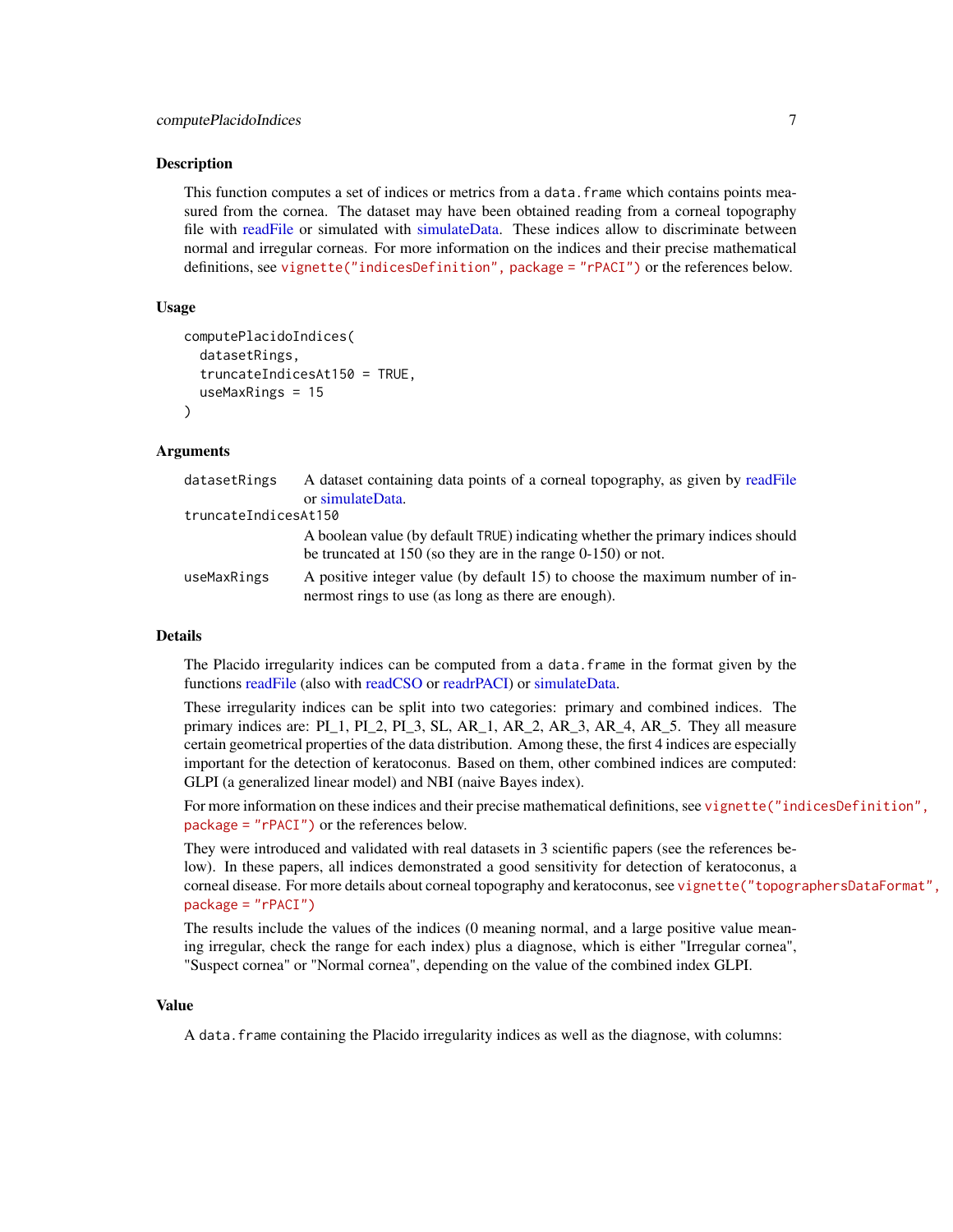<span id="page-7-0"></span>

| Diagnose | A text label indicating the diagnose, according to the value of GLPI |
|----------|----------------------------------------------------------------------|
| NBI      | The value of NBI index (in the range 0-100).                         |
| GLPI     | The value of GLPI index (in the range $0-100$ ).                     |
| $PI_1$   | The value of $PI_1$ index (usually in the range 0-150).              |
| $PI_2$   | The value of $PI_2$ index (usually in the range 0-150).              |
| $PI_3$   | The value of $PI_3$ index (usually in the range 0-150).              |
| SL       | The value of SL index (usually in the range 0-150).                  |
| $AR_1$   | The value of $AR_1$ index (usually in the range 0-150).              |
| $AR_2$   | The value of $AR_2$ index (usually in the range 0-150).              |
| $AR_3$   | The value of $AR_3$ index (usually in the range 0-150).              |
| $AR_4$   | The value of $AR_4$ index (usually in the range 0-150).              |
| $AR_5$   | The value of $AR_5$ index (usually in the range 0-150).              |

# References

Castro-Luna, Gracia M., Andrei Martinez-Finkelshtein, and Dario Ramos-Lopez. 2020. "Robust Keratoconus Detection with Bayesian Network Classifier for Placido Based Corneal Indices." Contact Lens and Anterior Eye 43 (4): 366-72. doi: [10.1016/j.clae.2019.12.006.](https://doi.org/10.1016/j.clae.2019.12.006)

Ramos-Lopez, Dario, Andrei Martinez-Finkelshtein, Gracia M. Castro-Luna, Neus Burguera-Gimenez, Alfredo Vega-Estrada, David Pinero, and Jorge L. Alio. 2013. "Screening Subclinical Keratoconus with Placido-Based Corneal Indices." Optometry and Vision Science 90 (4): 335-43. doi: [10.1097/](https://doi.org/10.1097/opx.0b013e3182843f2a) [opx.0b013e3182843f2a.](https://doi.org/10.1097/opx.0b013e3182843f2a)

Ramos-Lopez, Dario, Andrei Martinez-Finkelshtein, Gracia M. Castro-Luna, David Pinero, and Jorge L. Alio. 2011. "Placido-Based Indices of Corneal Irregularity." Optometry and Vision Science 88 (10): 1220-31. doi: [10.1097/opx.0b013e3182279ff8.](https://doi.org/10.1097/opx.0b013e3182279ff8)

#### Examples

```
# Read the file 'N02.txt' which is a real corneal topography (from a normal eye)
# that was measured with a CSO device:
dataset = readFile(system.file("extdata","N02.txt", package="rPACI"))
# Compute its Placido irregularity indices with this function:
results = computePlacidoIndices(dataset)
results
```
<span id="page-7-1"></span>plotSingleCornea *Plot the corneal topography and a summary plot of the Placido irregularity indices*

#### Description

Draw a three-part plot summarizing the corneal topography analysis, based on the Placido irregularity indices calculated by the function [computePlacidoIndices](#page-5-1)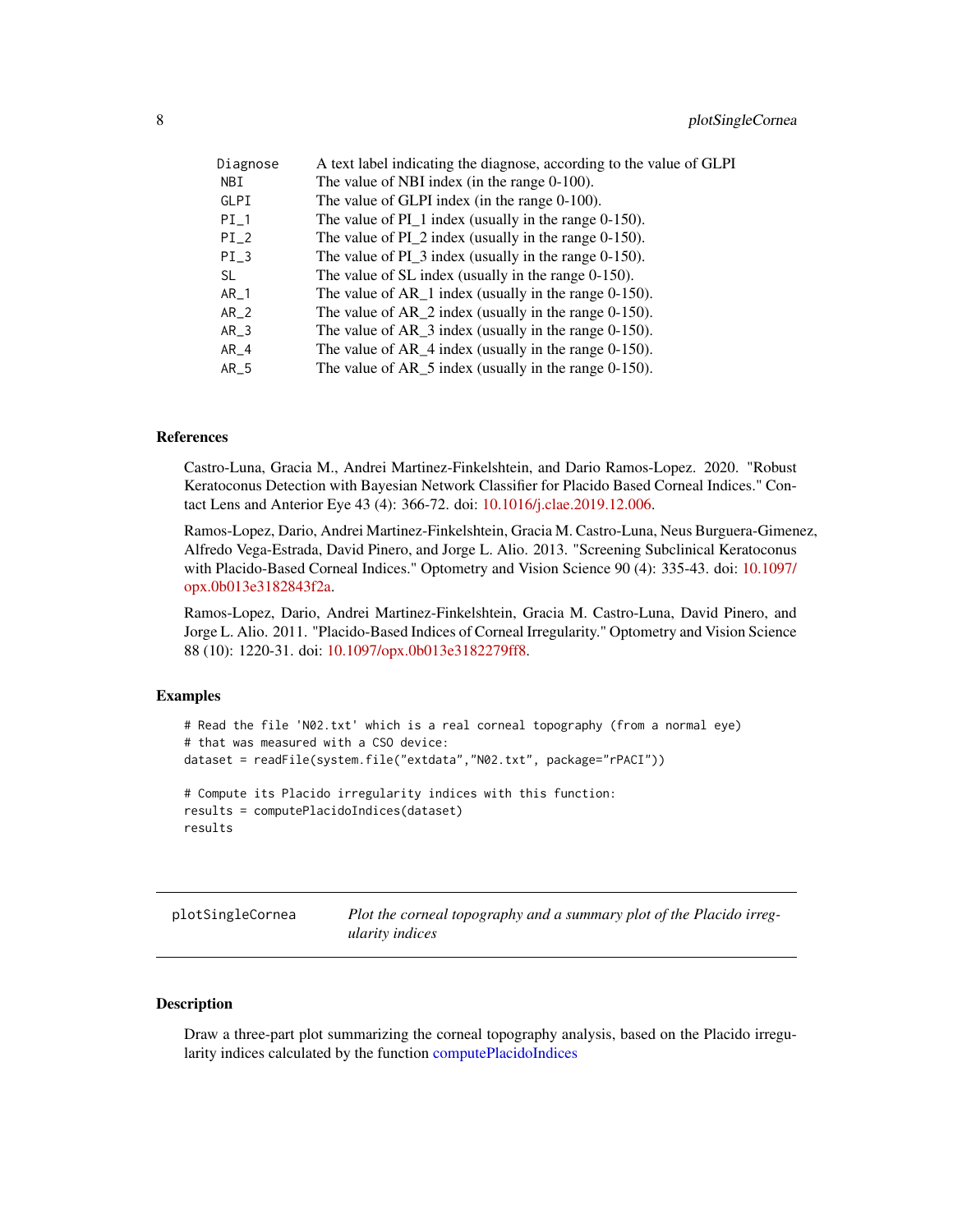# <span id="page-8-0"></span>plotSingleCornea 9

#### Usage

```
plotSingleCornea(dataset, PlacidoIndices, filename = NULL)
```
#### Arguments

| dataset | A data. frame containing the corneal topography points, with columns: |                                                         |  |
|---------|-----------------------------------------------------------------------|---------------------------------------------------------|--|
| x       |                                                                       | The X Cartesian coordinates of the points               |  |
| v       |                                                                       | The Y Cartesian coordinates of the points               |  |
|         | ring index                                                            | Number or index of the ring to which each point belongs |  |
|         |                                                                       |                                                         |  |

|          | Placido Indices A dataset of results as given by the function compute Placido Indices or analyze-<br>File.                                           |
|----------|------------------------------------------------------------------------------------------------------------------------------------------------------|
| filename | An optional character argument, with the file name used to read the data (by<br>default, NULL; if specified, the filename is displayed on the plot). |

# Details

This function draws a 3-column plot, with the corneal topography in dataset plotted on the left, the value of index GLPI taken from PlacidoIndices on the middle, and a boxplot of some of the Placido indices on the right (with the values of PI\_1, PI\_2, PI\_3 and SL) taken from PlacidoIndices.

For the two latter columns, the ranges of values that should be considered normal, suspect or irregular have been depicted with different colors (green, orange and red respectively). The thresholds for these divisions are 30 (between normal (green) and suspect (orange) zones) and 70 (between suspect (orange) and irregular (red) zones).

The scales for these two plots are in general different, as GLPI ranges from 0 to 100, whereas the primary Placido irregularity indices range from 0 to 150 by default.

Consult more information about the use of rPACI, including the available plots, in [vignette\("packa](../doc/packageUsage.html)geUsage", [package = "rPACI"\)](../doc/packageUsage.html),

#### Examples

```
# Read a corneal topography from a file
dataset = readFile(system.file("extdata","K03.txt", package="rPACI"))
# Compute the Placido irregularity indices with:
results = computePlacidoIndices(dataset)
# Draw the corneal topography along the results with:
plotSingleCornea(dataset, results)
```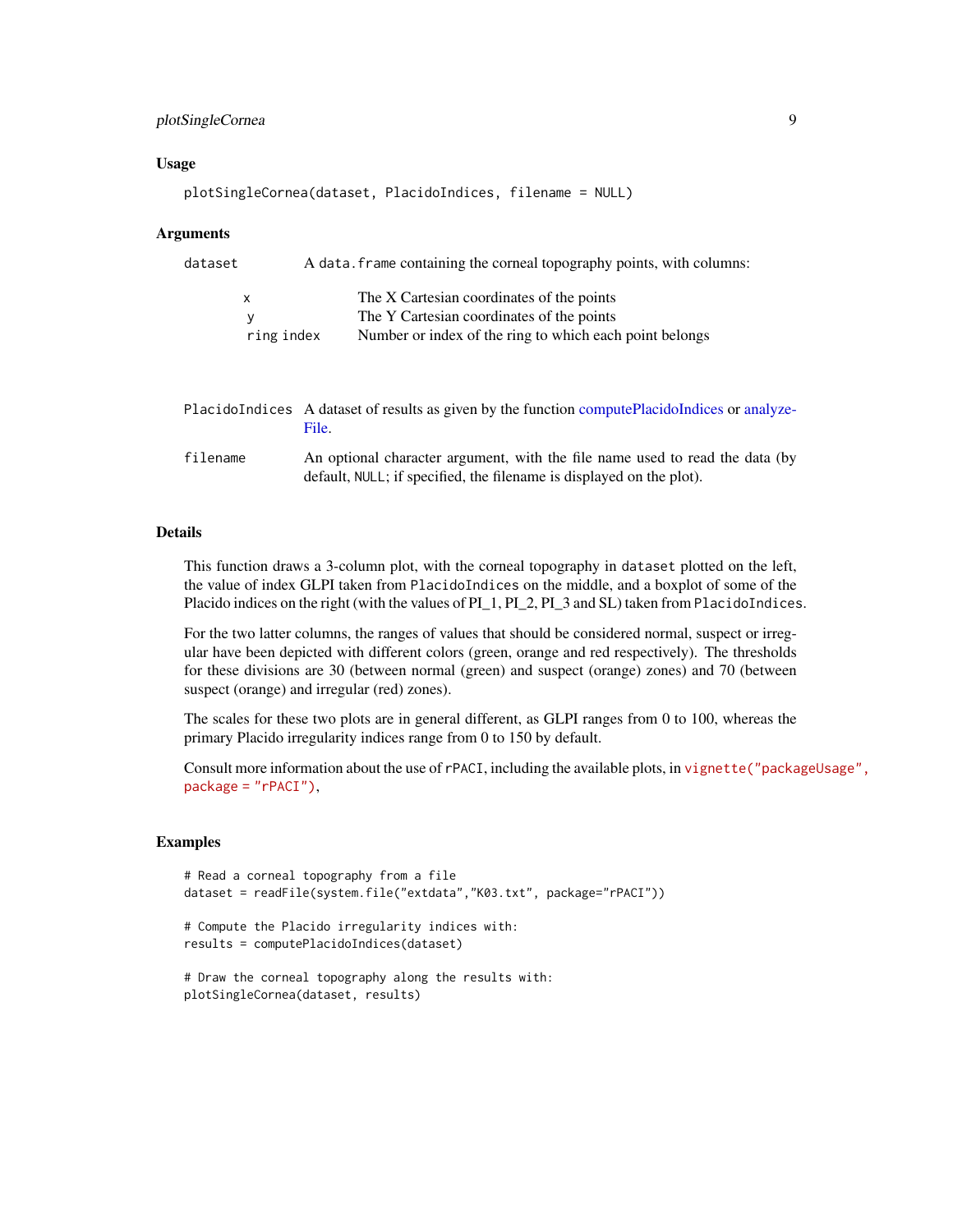<span id="page-9-1"></span><span id="page-9-0"></span>This function is intended to read external files with a corneal topography in the format that is exported by some Placido disk topographers, especially those from CSO (a commercial brand). In general, we recommend to use the more general wrapper function [readFile](#page-10-1) to read any file format.

#### Usage

```
readCSO(
  filepath,
  ringsTotal = 24,pointsPerRing = 256,
  ringsToUse = 15,
  onlyCompleteRings = TRUE,
 NAvalues = c(-1, -1000))
```
# Arguments

| filepath          | A file path to a corneal topography file exported by a Placido disk corneal to-<br>pographer, in the format used by CSO.                                                                 |  |
|-------------------|------------------------------------------------------------------------------------------------------------------------------------------------------------------------------------------|--|
| ringsTotal        | The total (maximum) number of rings that may be available in the measurement<br>(including incomplete rings or missing data; it depends on the particular device;<br>by default 24)      |  |
| pointsPerRing     | The number of points per ring that are digitized in the measurement (it depends<br>on the particular device; by default 256)                                                             |  |
| ringsToUse        | The effective number of innermost rings to use (as long as they are complete if<br>onlyCompleteRings = TRUE, otherwise it will be the actual number of complete<br>rings; by default 15) |  |
| onlyCompleteRings |                                                                                                                                                                                          |  |
|                   | A boolean value indicating whether to use only rings with complete data or not<br>(by default, TRUE)                                                                                     |  |
| NAvalues          | A numerical value or vector indicating how NA values are codified in the file<br>(by default $c(-1, -1000)$ )                                                                            |  |

# Details

A corneal topographer is an ophthalmic clinical device that obtains measurements in the cornea (the anterior part of the eye). A Placido disk corneal topographer makes use of the Placido disk (see references and the vignette linked below), which produce a circular pattern of measurement nodes.

The [readCSO](#page-9-1) function is able to read a raw Placido disk corneal topography from a file that has been exported by certain corneal topographers. It has been especially designed for the file format exported from topographers manufactured by [CSO](https://www.csoitalia.it) (Firenze, Italy).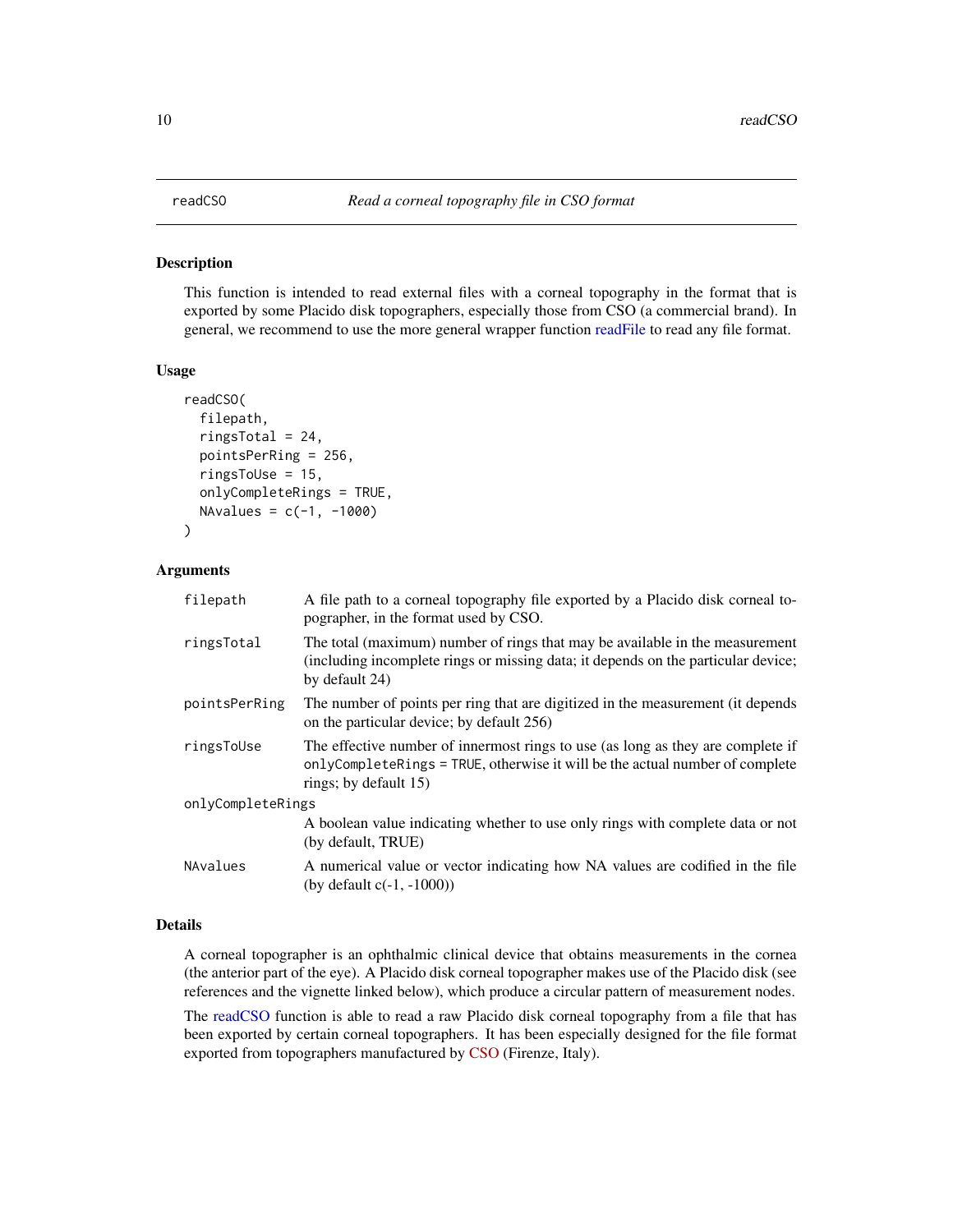#### <span id="page-10-0"></span>readFile that the contract of the contract of the contract of the contract of the contract of the contract of the contract of the contract of the contract of the contract of the contract of the contract of the contract of

This reading function has been designed to be more flexible than the CSO format, allowing to specify different parameters: the amounts of rings available, points per ring, and rings to use, whether to use or not only complete rings, and the value(s) encoding NAs (missing data) in the file. In addition, this function automatically processes the file and identifies the size and the header, without assuming a fixed structure or having to specify its size as a parameter.

This function produces a data. frame in the usual format used by rPACI, i.e., a data frame with three columns (x and y coordinates of each point and its ring index) and a row per data point, according to the function parameters (by default,  $24*256 = 6144$  rows or data points).

See more details about corneal topographers and the file structure in [vignette\("topographersData](../doc/topographersDataFormat.html)Format", [package = "rPACI"\)](../doc/topographersDataFormat.html).

#### Value

A data. frame containing the corneal topography points, with columns:

| $\mathsf{x}$ | The X Cartesian coordinates of sampled points                |
|--------------|--------------------------------------------------------------|
|              | The Y Cartesian coordinates of sampled points                |
| ring index   | Number or index of the ring from which each point is sampled |

# References

Rowsey, J. James, A. E. Reynolds, and Randy Brown. 1981. "Corneal Topography: Corneascope." Archives of Ophthalmology 99 (6): 1093-1100. doi: [10.1001/archopht.1981.03930011093022.](https://doi.org/10.1001/archopht.1981.03930011093022)

Pinero, D. P. 2015. "Technologies for Anatomical and Geometric Characterization of the Corneal Structure and Anterior Segment: A Review." Seminars in Ophthalmology 30 (3): 161-70. doi: [10.310](https://doi.org/10.3109/08820538.2013.835844)9/ [08820538.2013.835844.](https://doi.org/10.3109/08820538.2013.835844)

Samapunphong, Sopit, and Dimitri Azar. 1998. "Placido and Elevation-Based Corneal Topography. A Review." Ophthalmology Clinics of North America 11 (3): 311-29. doi: [10.1016/S0896-](https://doi.org/10.1016/S0896-1549(05)70059-6) [1549\(05\)700596.](https://doi.org/10.1016/S0896-1549(05)70059-6)

#### Examples

```
# Read the example file "N01.txt" included with rPACI (a real CSO exported file)
# It corresponds to a normal eye
datasetN = readCSO(system.file("extdata","N01.txt", package="rPACI"))
# Read the example file "K03.txt" included with rPACI (a real CSO exported file)
# It corresponds to a keratoconic eye
datasetK = readCSO(system.file("extdata","K03.txt", package="rPACI"))
```
<span id="page-10-1"></span>readFile *Read a corneal topography file in any available format (recommended by default)*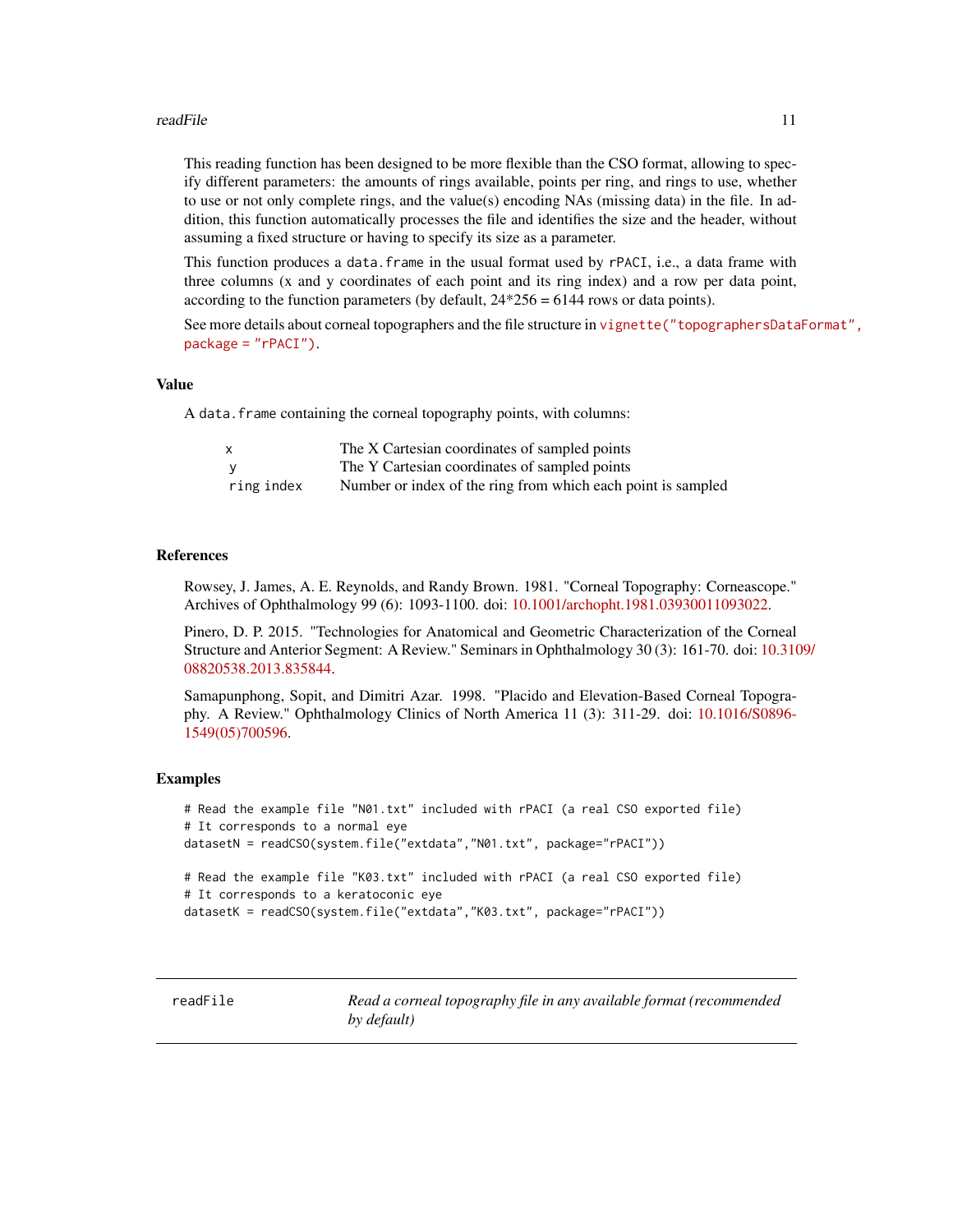<span id="page-11-0"></span>This function is a general wrapper function, able to read corneal topography files in any format supported by rPACI. Internally, it analyzes the file and detects its format, and then it uses the appropriate specific reading function (by now, two are available: [readCSO](#page-9-1) and [readrPACI\)](#page-12-1). This is the reading function recommended by default, as it is able to read any supported file format.

## Usage

```
readFile(filepath, ...)
```
#### Arguments

| filepath | A file path to a corneal topography file in any supported format. |
|----------|-------------------------------------------------------------------|
| .        | Optional arguments of any of the reading functions.               |

### Details

A corneal topographer is an ophthalmic clinical device that obtains measurements in the cornea (the anterior part of the eye). A Placido disk corneal topographer makes use of the Placido disk (see references and the vignette linked below), which produce a circular pattern of measurement nodes.

This function internally determines the format of the specified file and then applies either [readCSO](#page-9-1) or [readrPACI](#page-12-1) if possible, or else it throws an error (if none can be applied, when the file format does not fit any of these two available formats). All this process is transparent to the user, so that using readFile with one file type or another is done in the same way, and it produces the same results. The readFile function propagates its input parameters. See those functions' documentation for more information about their arguments.

This function produces a data.frame in the usual format used by rPACI, i.e., a list with three columns (x and y coordinates of each point, and its ring index) and a row per data point, according to the function parameters (by default,  $24*256 = 6144$  rows or data points).

See more details about corneal topographers and the file structure in [vignette\("topographersData](../doc/topographersDataFormat.html)Format", [package = "rPACI"\)](../doc/topographersDataFormat.html).

## Value

A data.frame containing the corneal topography points, with columns:

| X          | The X Cartesian coordinates of the points               |
|------------|---------------------------------------------------------|
|            | The Y Cartesian coordinates of the points               |
| ring index | Number or index of the ring to which each point belongs |

The resulting data.frame may also include in its Parameters attribute (attr(result, 'Parameters')) the list of parameters used for the simulation (only if it was generated with simulateData and saved with writerPACI).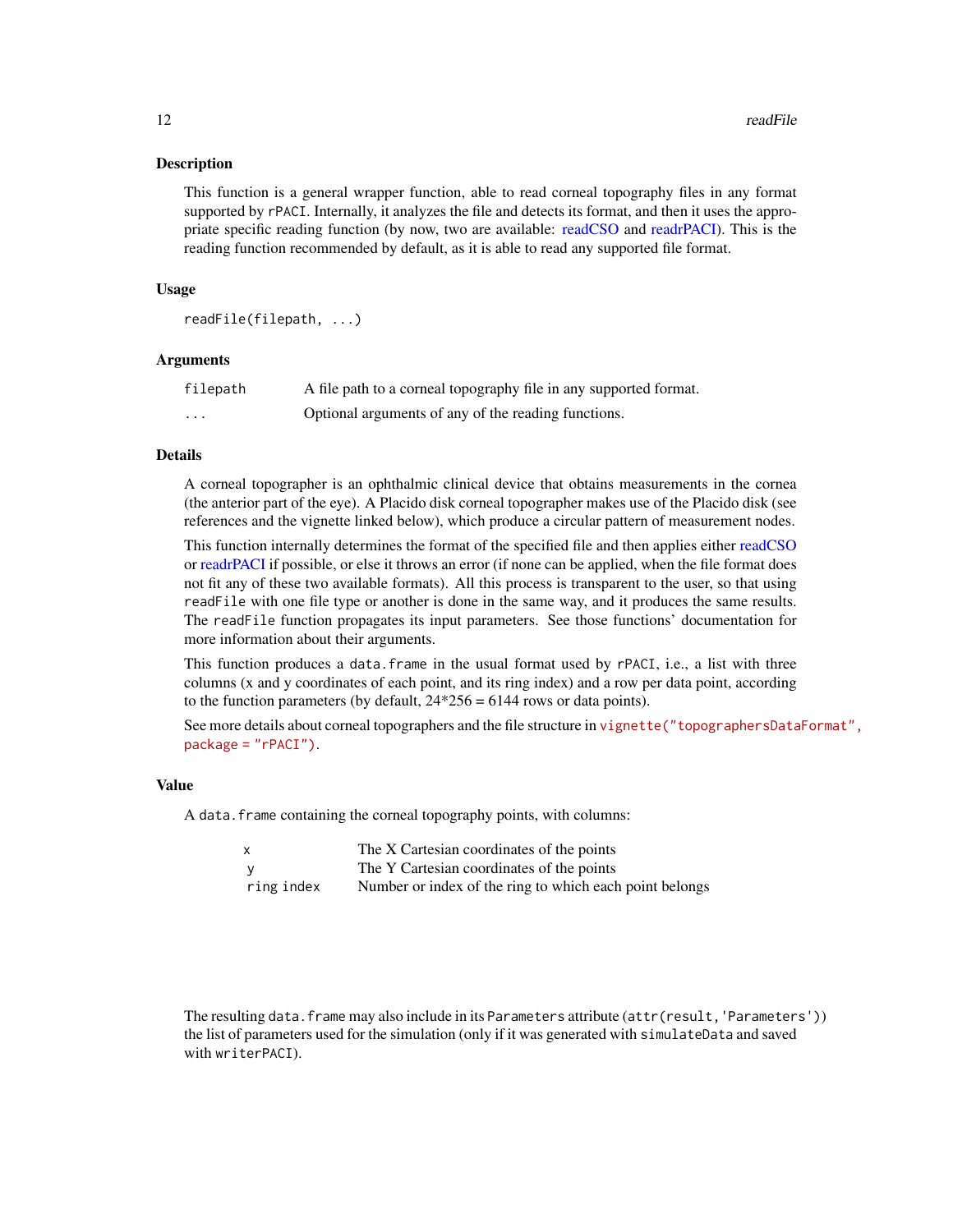#### <span id="page-12-0"></span>readrPACI 13

#### References

Rowsey, J. James, A. E. Reynolds, and Randy Brown. 1981. "Corneal Topography: Corneascope." Archives of Ophthalmology 99 (6): 1093-1100. doi: [10.1001/archopht.1981.03930011093022.](https://doi.org/10.1001/archopht.1981.03930011093022)

Pinero, D. P. 2015. "Technologies for Anatomical and Geometric Characterization of the Corneal Structure and Anterior Segment: A Review." Seminars in Ophthalmology 30 (3): 161-70. doi: [10.310](https://doi.org/10.3109/08820538.2013.835844)9/ [08820538.2013.835844.](https://doi.org/10.3109/08820538.2013.835844)

Samapunphong, Sopit, and Dimitri Azar. 1998. "Placido and Elevation-Based Corneal Topography. A Review." Ophthalmology Clinics of North America 11 (3): 311-29. doi: [10.1016/S0896-](https://doi.org/10.1016/S0896-1549(05)70059-6) [1549\(05\)700596.](https://doi.org/10.1016/S0896-1549(05)70059-6)

#### Examples

```
# Read the example file "N01.txt" (the file is in the CSO file format)
dataset1 = readFile(system.file("extdata","N01.txt", package="rPACI"))
dataset2 = readFile(system.file("extdata","ds2.txt", package="rPACI"))
```
<span id="page-12-1"></span>readrPACI *Read a corneal topography file in rPACI format*

#### Description

This function is intended to read external files with a corneal topography that have been previously exported by rPACI, using [writerPACI.](#page-16-1) The file should have the format used by rPACI, i.e., a list with three columns (x and y coordinates of each point, and its ring index) and a row per data point In general, we recommend to use the more general wrapper function [readFile](#page-10-1) to read any file format.

#### Usage

```
readrPACI(filepath, sep = ",")
```
#### Arguments

| filepath | A file path to a corneal topography dataset exported by a Placido disk corneal |
|----------|--------------------------------------------------------------------------------|
|          | topographer.                                                                   |
| sep      | The character used as column separator in the file (by default. ".").          |

#### Details

A corneal topographer is an ophthalmic clinical device that obtains measurements in the cornea (the anterior part of the eye). A Placido disk corneal topographer makes use of the Placido disk (see references and the vignette linked below), which produce a circular pattern of measurement nodes.

The [readrPACI](#page-12-1) function is able to read a Placido disk corneal topography from a file that has been exported previously by rPACI using the function [writerPACI.](#page-16-1) The dataset may have been obtained reading data from a file in other format (e.g. using [readFile](#page-10-1) or [readCSO\)](#page-9-1), or by simulation using [simulateData.](#page-13-1)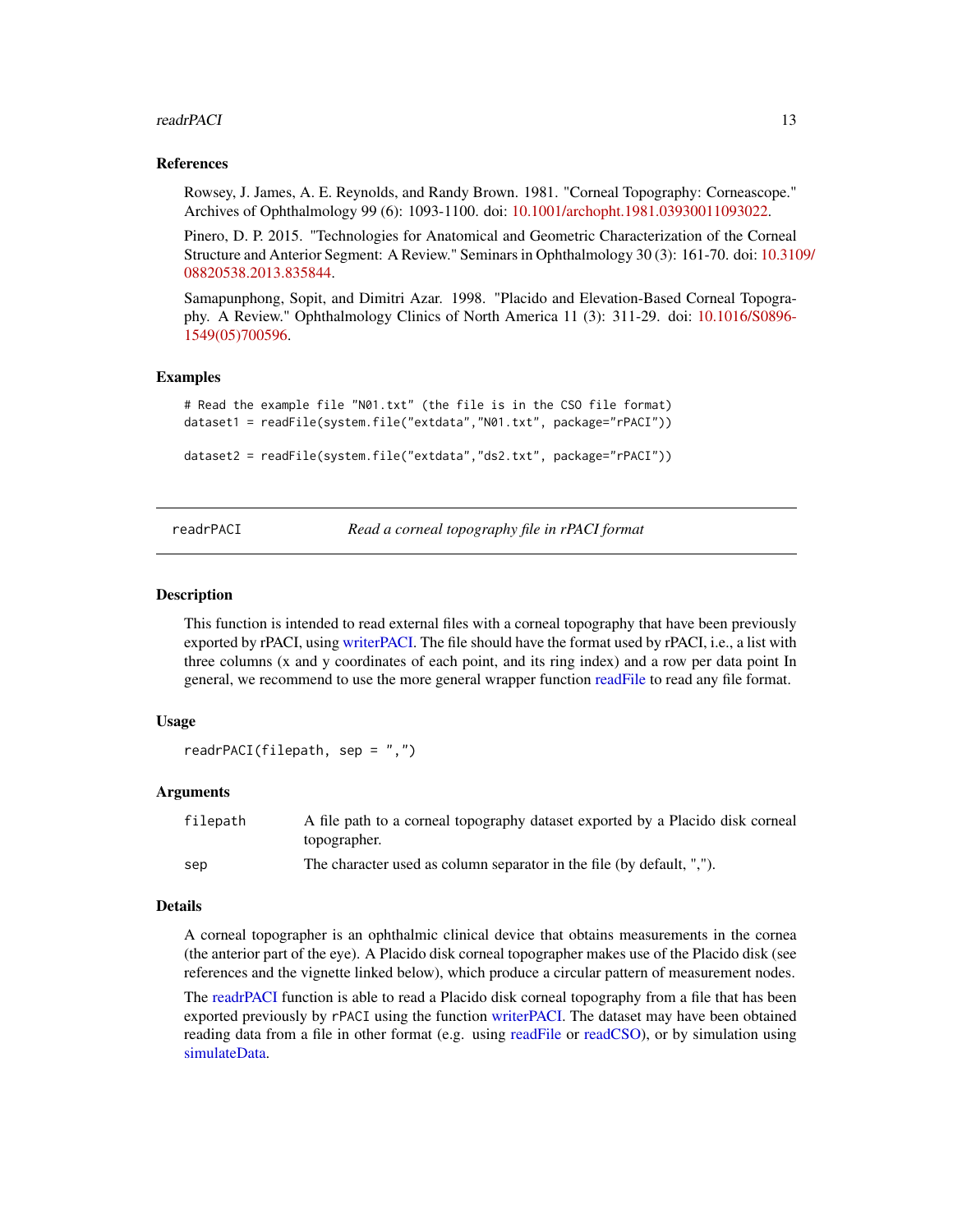This file format consists of an optional header of any length (its size is automatically detected) and afterwards, three separated columns (x and y coordinates of each point, and its ring index) and a row per data point.

This function produces a data.frame in the usual format used by rPACI, i.e., a list with three columns (x and y coordinates of each point, and its ring index) and a row per data point, according to the function parameters (by default,  $24*256 = 6144$  rows or data points).

See more details about corneal topographers and the file structure in [vignette\("topographersData](../doc/topographersDataFormat.html)Format", [package = "rPACI"\)](../doc/topographersDataFormat.html).

#### Value

A data. frame containing the corneal topography points, with columns:

| <b>X</b>   | The X Cartesian coordinates of the points               |
|------------|---------------------------------------------------------|
|            | The Y Cartesian coordinates of the points               |
| ring index | Number or index of the ring to which each point belongs |

The resulting data. frame may also include in its Parameters attribute (attr(result, 'Parameters')) the list of parameters used for the simulation (only if it was generated with [simulateData](#page-13-1) and saved with [writerPACI\)](#page-16-1).

#### References

Rowsey, J. James, A. E. Reynolds, and Randy Brown. 1981. "Corneal Topography: Corneascope." Archives of Ophthalmology 99 (6): 1093-1100. doi: [10.1001/archopht.1981.03930011093022.](https://doi.org/10.1001/archopht.1981.03930011093022)

Pinero, D. P. 2015. "Technologies for Anatomical and Geometric Characterization of the Corneal Structure and Anterior Segment: A Review." Seminars in Ophthalmology 30 (3): 161-70. doi: [10.310](https://doi.org/10.3109/08820538.2013.835844)9/ [08820538.2013.835844.](https://doi.org/10.3109/08820538.2013.835844)

Samapunphong, Sopit, and Dimitri Azar. 1998. "Placido and Elevation-Based Corneal Topography. A Review." Ophthalmology Clinics of North America 11 (3): 311-29. doi: [10.1016/S0896-](https://doi.org/10.1016/S0896-1549(05)70059-6) [1549\(05\)700596.](https://doi.org/10.1016/S0896-1549(05)70059-6)

#### Examples

```
# A dataset that was read from a corneal topographer file was later saved in the rPACI format.
# It can be read with:
dataset1 = readrPACI(system.file("extdata","ds1.txt", package="rPACI"))
dataset2 = readrPACI(system.file("extdata","ds2.txt", package="rPACI"))
```
<span id="page-13-1"></span>simulateData *Simulate data as measured by a Placido disk corneal topographer*

<span id="page-13-0"></span>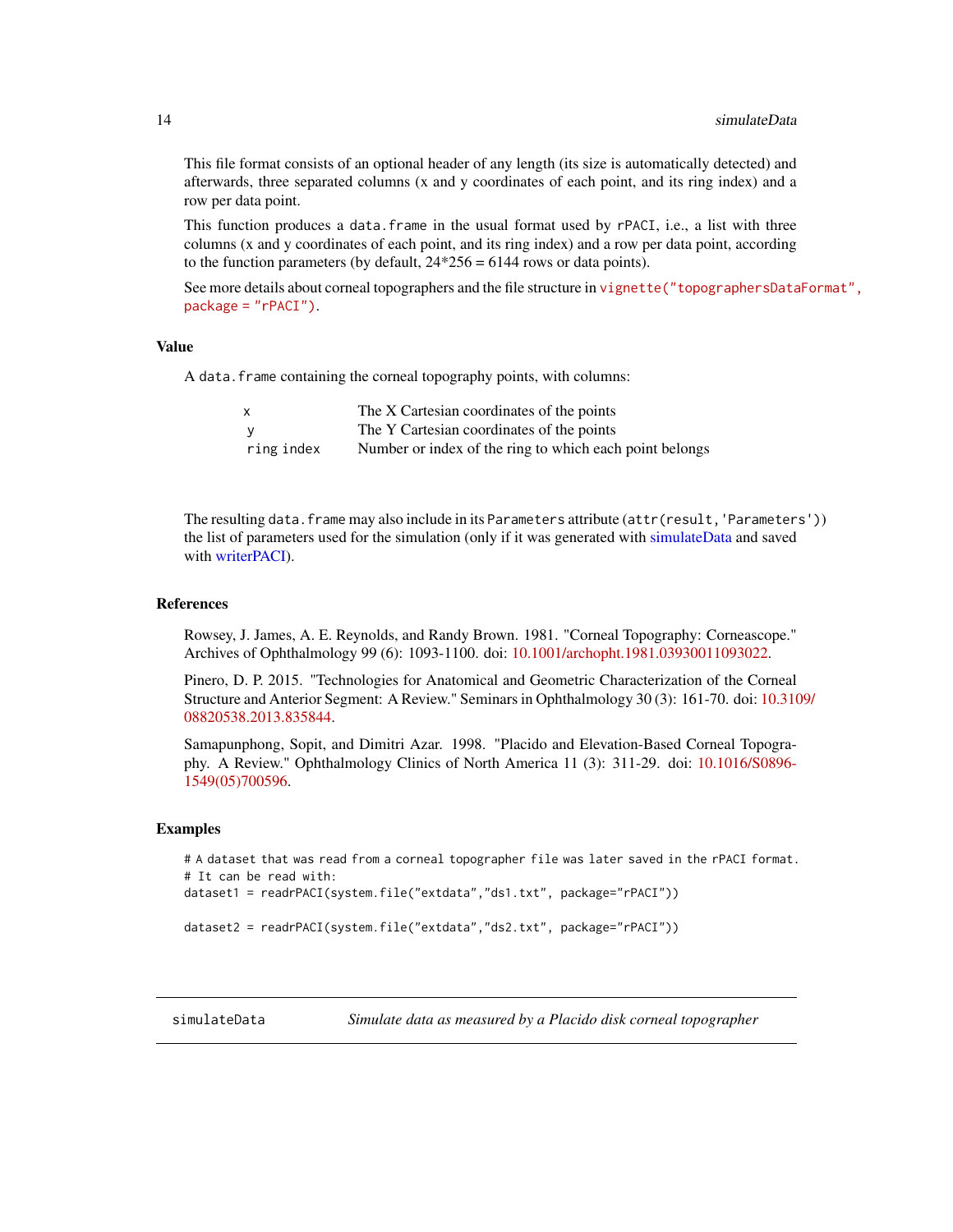# simulateData 15

# Description

The function simulateData permits to simulate a wide variety of datasets that appear in clinical practice, as a result of measuring an individual eye with a Placido disk corneal topographer (see [vignette\("topographersDataFormat", package = "rPACI"\)](../doc/topographersDataFormat.html)).

# Usage

```
simulateData(
  rings = 15,
 pointsPerRing = 256,
  diameter = 12,
  ringRadiiPerturbation = 0,
  maximumMireDisplacement = 0,
 mireDisplacementAngle = 0,
 mireDisplacementPerturbation = 0,
  ellipticAxesRatio = 1,
  ellipticRotation = 0,
 overallNoise = 0,
  seed = 0\mathcal{L}
```
# Arguments

| rings                        | The total number of rings of mires in the sample (typically in the range 18-30,<br>around 24).                                                          |  |
|------------------------------|---------------------------------------------------------------------------------------------------------------------------------------------------------|--|
| pointsPerRing                | The number of points to be sampled in each ring (typically 256 or 360).                                                                                 |  |
| diameter                     | Diameter of the simulated dataset (in mm, typically around 8-12 mm).                                                                                    |  |
| ringRadiiPerturbation        |                                                                                                                                                         |  |
|                              | Stochastical perturbation of the mires radii distribution (typically between 0 (no<br>perturbation) and 1 (high perturbation)).                         |  |
| maximumMireDisplacement      |                                                                                                                                                         |  |
|                              | Mires displacement, drift or off-centering (expressed in mm, and should be a<br>reasonable number according to the diameter used.                       |  |
| mireDisplacementAngle        |                                                                                                                                                         |  |
|                              | Direction of mires drift (an angle in degrees, typically in the range 0-360 with 0<br>meaning positive x direction).                                    |  |
| mireDisplacementPerturbation |                                                                                                                                                         |  |
|                              | Stochastical perturbation of the mires drift (typically between 0 (no perturba-<br>tion) and 1 (high perturbation)).                                    |  |
| ellipticAxesRatio            |                                                                                                                                                         |  |
|                              | Rate or quotient between the major and minor axes of each ellipse (related to<br>the ellipse eccentricity; 1 means a perfect circle (no eccentricity)). |  |
| ellipticRotation             |                                                                                                                                                         |  |
|                              | Direction or orientation of the ellipses (an angle in degrees, typically in the range<br>0-360 with 0 meaning positive x direction).                    |  |
|                              |                                                                                                                                                         |  |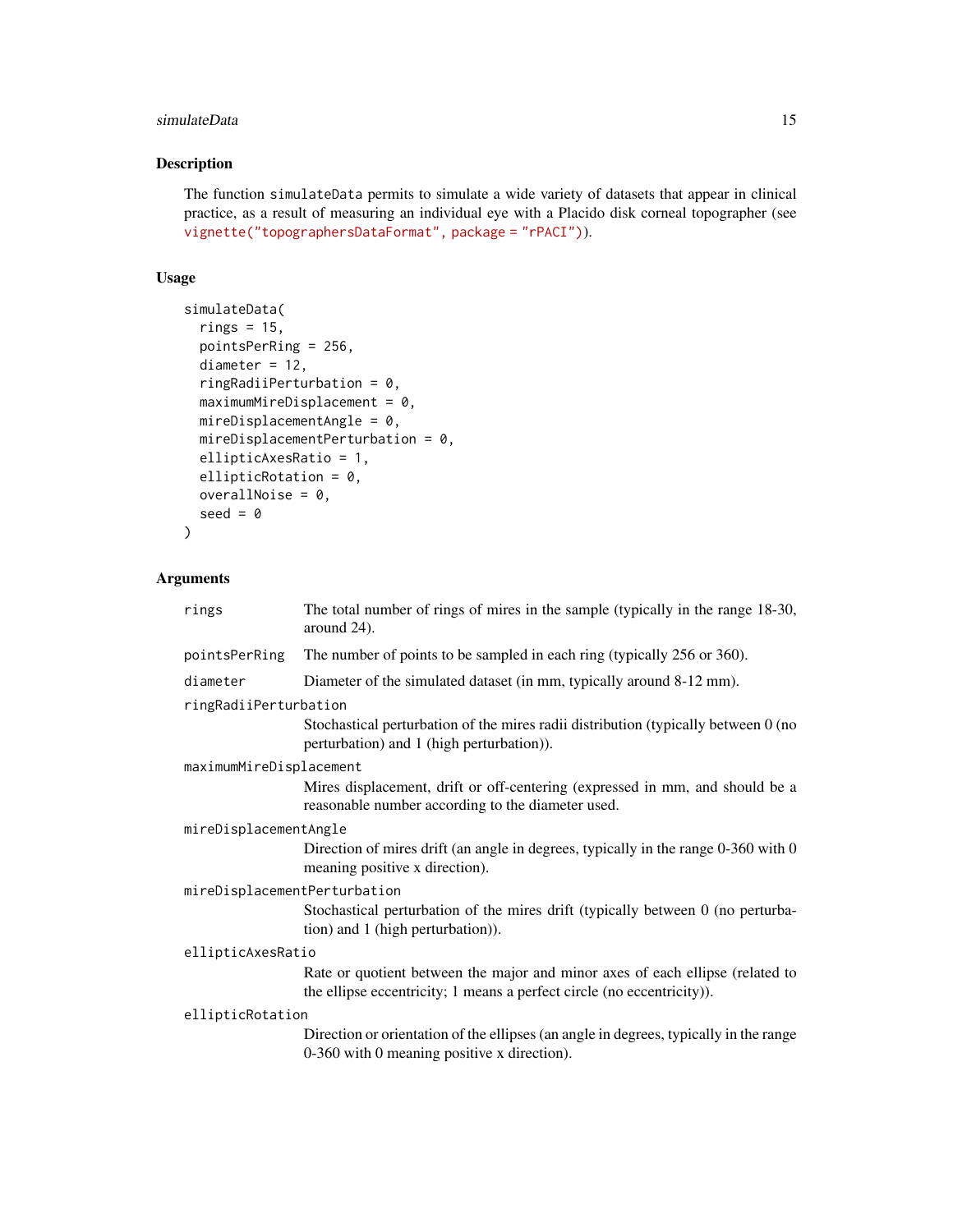<span id="page-15-0"></span>16 simulateData

| overallNoise | Random, white noise of a certain magnitude in the Cartesian coordinates of the |
|--------------|--------------------------------------------------------------------------------|
|              | sampled points (relative to the diameter and the number of rings; 0 means no   |
|              | noise, and 1 large noise).                                                     |
| seed         | A seed, included for repeatability when using random perturbations.            |

#### Details

This function produces a dataset in the same format as the one read by [readCSO](#page-9-1) from a file, i.e., a list with three columns (x and y coordinates of each point and its ring index) and a row per data point, according to the function parameters (by default, 6144 rows or data points).

See [vignette\("simulating", package = "rPACI"\)](../doc/simulating.html) for additional details. The examples included there show different ways of using simulateData, by adding different transformations or perturbations to the basic circular pattern. Some of the obtained patterns can correlate with certain clinical conditions, such as keratoconus, comma, or others.

The simulated dataset can be later used according to the package workflow explained in the [vignette](../doc/packageUsage.html)("packageUsage", [package = "rPACI"\)](../doc/packageUsage.html).

# Value

A data.frame with columns:

| $\mathsf{x}$ | The X Cartesian coordinates of sampled points                |
|--------------|--------------------------------------------------------------|
|              | The Y Cartesian coordinates of sampled points                |
| ring index   | Number or index of the ring from which each point is sampled |

The resulting data.frame also includes in its Parameters attribute (attr(result,'Parameters')) the list of parameters used for the simulation.

#### Examples

```
# Simulating with default parameters
dataset = simulateData()
plot(dataset$x,dataset$y)
# Simulating with 20 rings and a diameter of 8 mm
dataset = simulateData(rings = 20, diameter = 8)
plot(dataset$x,dataset$y)
# Simulating with default parameters and 500 points per ring (15x500 points)
dataset = simulateData(pointsPerRing = 500)
plot(dataset$x,dataset$y)
# Simulating an elliptic dataset, with ellipses axis ratio of 0.8 and an orientation of 45 degrees.
dataset = simulateData(ellipticAxesRatio = 0.8, ellipticRotation = 45)
```

```
plot(dataset$x,dataset$y)
```

```
# To see the parameters used in the simulation, access the 'Parameters' attribute:
attr(dataset,'Parameters')
```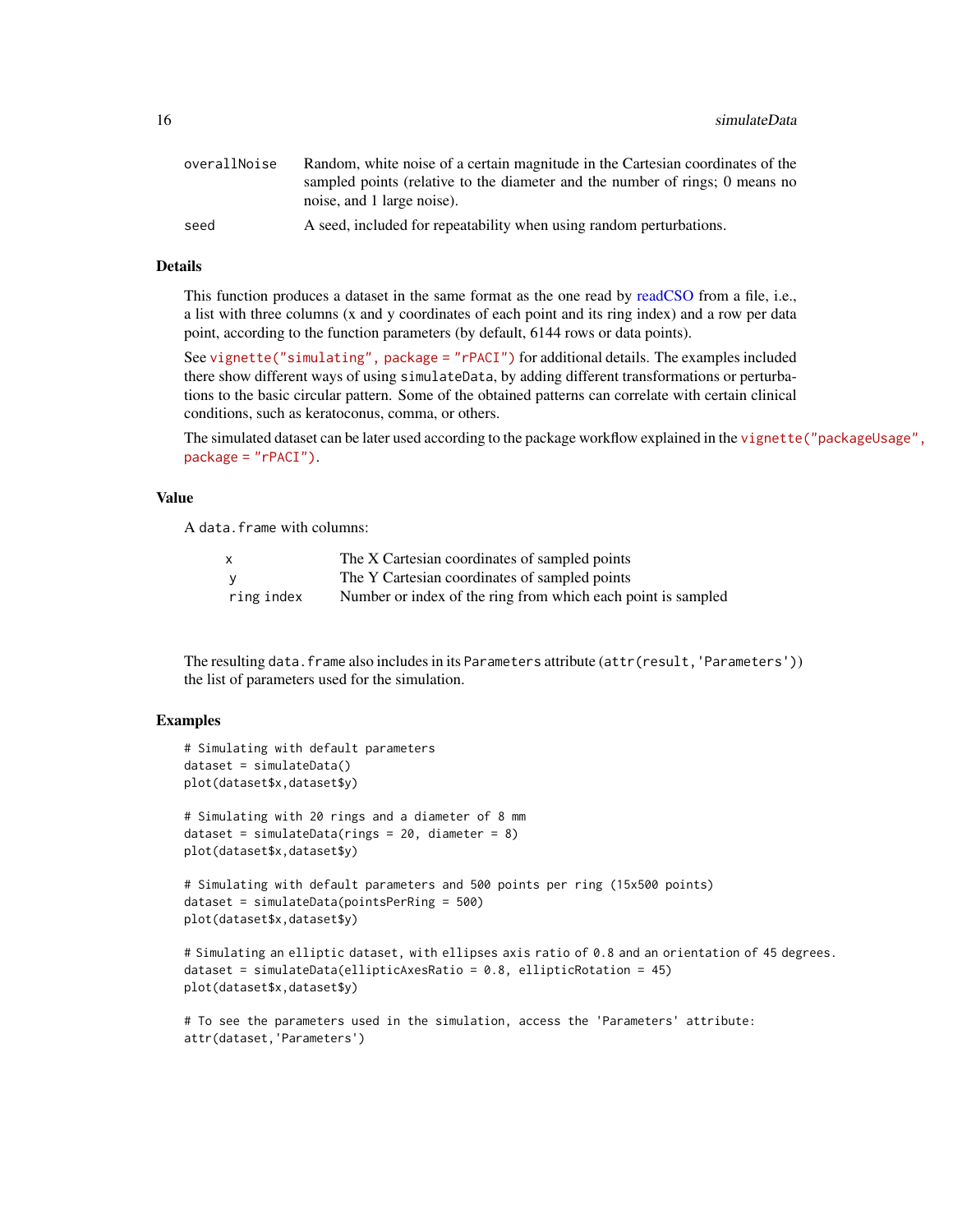<span id="page-16-1"></span><span id="page-16-0"></span>

Write to disk a corneal topography dataset in the format used by rPACI, in a plain text file. The file format consists of (possibly) a header (only for data that were simulated), followed by three separated columns (x and y coordinates of each point and its ring index) and a row per data point. This format is returned by the functions [readFile](#page-10-1) or [simulateData.](#page-13-1)

#### Usage

```
writerPACI(dataset, filename, sep = ",")
```
#### Arguments

| dataset  |                      | A data. frame containing the corneal topography points, with columns:                                                                             |
|----------|----------------------|---------------------------------------------------------------------------------------------------------------------------------------------------|
|          | x<br>у<br>ring index | The X Cartesian coordinates of the points<br>The Y Cartesian coordinates of the points<br>Number or index of the ring to which each point belongs |
| filename |                      | A character string naming a file (including the extension).                                                                                       |

sep The field separator string (by default, ',').

# Details

This function writes the data from a data.frame to a plain text file. The file will possibly have a header, followed by a block of three separated columns, according to the usual format used by rPACI, i.e., a list with three columns (x and y coordinates of each point, and its ring index) and a row per data point.

If the given data.frame (named dataset) was produced using [simulateData,](#page-13-1) the resulting text file will also include in its header the Parameters attribute (attr(dataset,'Parameters')), i.e., the list of parameters used for the simulation.

A file stored with writerPACI can later be read using the general reader function [readFile](#page-10-1) or the specific reader function [readrPACI.](#page-12-1)

See more details about the file structure in [vignette\("topographersDataFormat", package =](../doc/topographersDataFormat.html) ["rPACI"\)](../doc/topographersDataFormat.html), about the usage of rPACI in [vignette\("packageUsage", package = "rPACI"\)](../doc/packageUsage.html), and about simulation parameters in [vignette\("simulating", package = "rPACI"\)](../doc/simulating.html).

# Examples

```
# Simulating an elliptic dataset, with ellipses axis ratio of 0.8 and an orientation
# of 45 degrees.
dataset = simulateData(rings = 18, pointsPerRing = 300,
```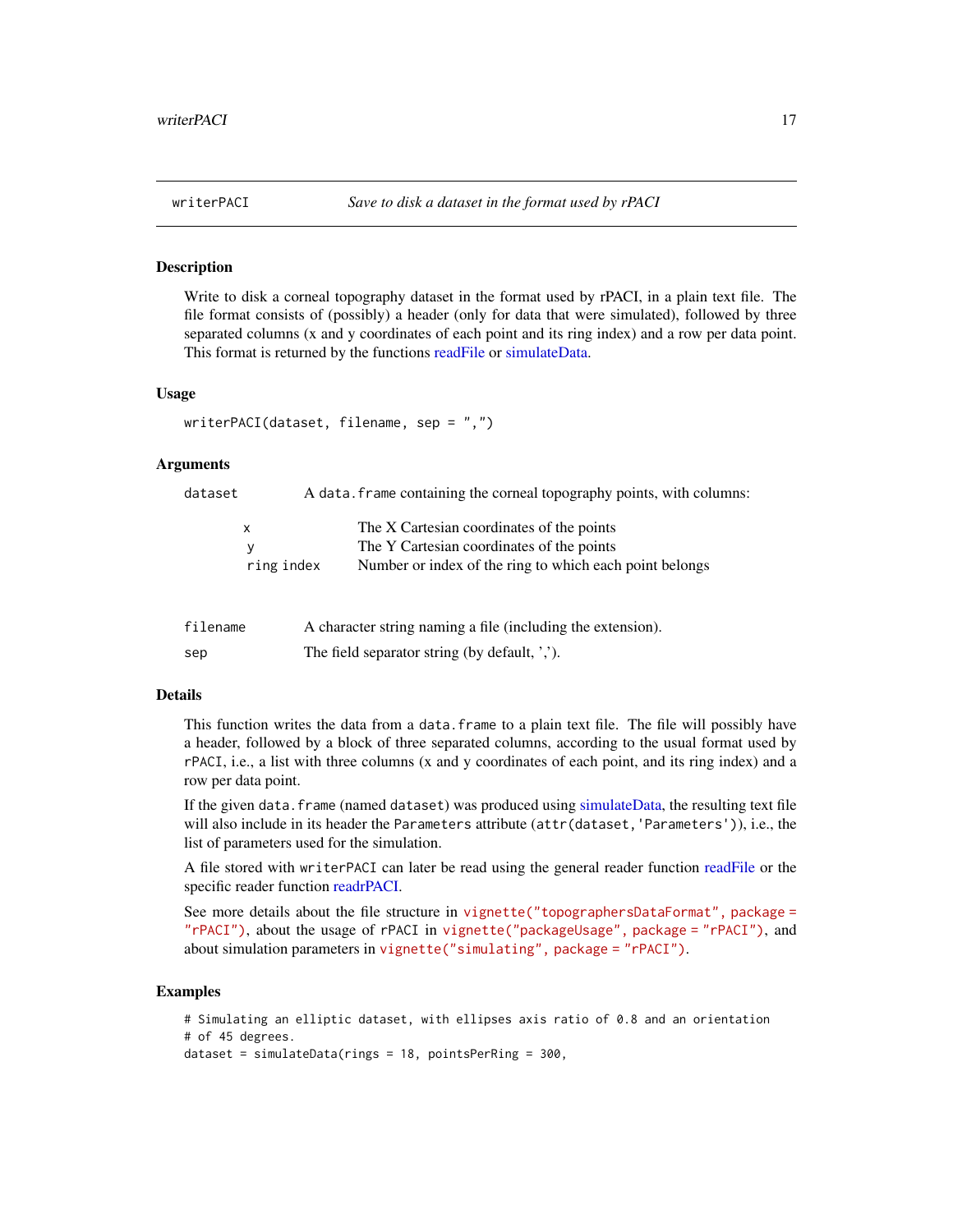ellipticAxesRatio = 0.8, ellipticRotation = 45)

# Now the dataset can be saved to file using 'writerPACI' (check the working directory # before saving): ## Not run: writerPACI(dataset, "datasetFile.txt")

## End(Not run) # The file will include as a header the parameters used in the simulation